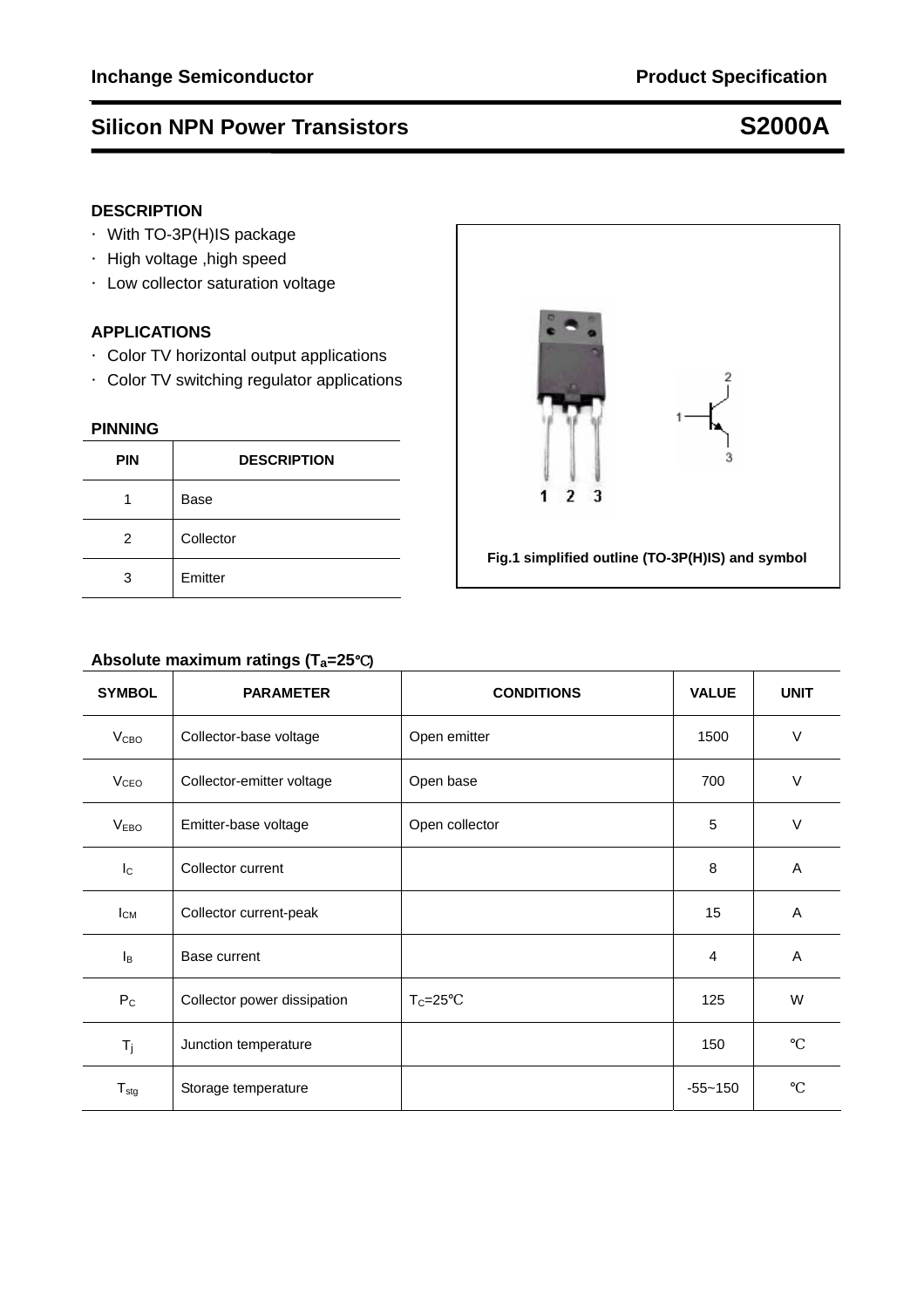# **Silicon NPN Power Transistors S2000A**

## **CHARACTERISTICS**

**Tj=25**℃ **unless otherwise specified** 

| <b>SYMBOL</b>         | <b>PARAMETER</b>                     | <b>CONDITIONS</b>                         | <b>MIN</b> | TYP. | <b>MAX</b> | <b>UNIT</b> |
|-----------------------|--------------------------------------|-------------------------------------------|------------|------|------------|-------------|
| V <sub>CEO(SUS)</sub> | Collector-emitter sustaining voltage | $I_B = 500$ mA ; $V_{BF} = -1.7V$ ;L=40mH | 700        |      |            | V           |
| $V_{(BR)EBO}$         | Emitter-base breakdown voltage       | $I_F=1mA$ ; $I_C=0$                       | 5          |      |            | V           |
| VCE(sat)              | Collector-emitter saturation voltage | $IC=4.5A$ ; $IB=2A$                       |            |      | 1.0        | V           |
| $V_{BE(sat)}$         | Base-emitter saturation voltage      | $I_{C} = 4.5A$ : $I_{B} = 1.0A$           |            |      | 1.2        | V           |
| <b>I</b> CBO          | Collector cut-off current            | $V_{CB} = 1500V$ ; $V_{BE} = 0$           |            |      | 1          | mA          |
| $h_{FE-1}$            | DC current gain                      | $I_C = 1A$ ; $V_{CE} = 5V$                | 10         |      | 30         |             |
| $h_{FE-2}$            | DC current gain                      | $I_{C} = 4.5A$ ; $V_{CF} = 5V$            | 4.5        |      | 9          |             |
| $C_{OB}$              | Collector output capacitance         | $I_E = 0$ ; $V_{CB} = 10V; f = 1MHz$      |            | 95   |            | рF          |
| $f_T$                 | <b>Transition frequency</b>          | $I_{C} = 0.1A$ ; $V_{CE} = 10V$           |            | 2    |            | <b>MHz</b>  |